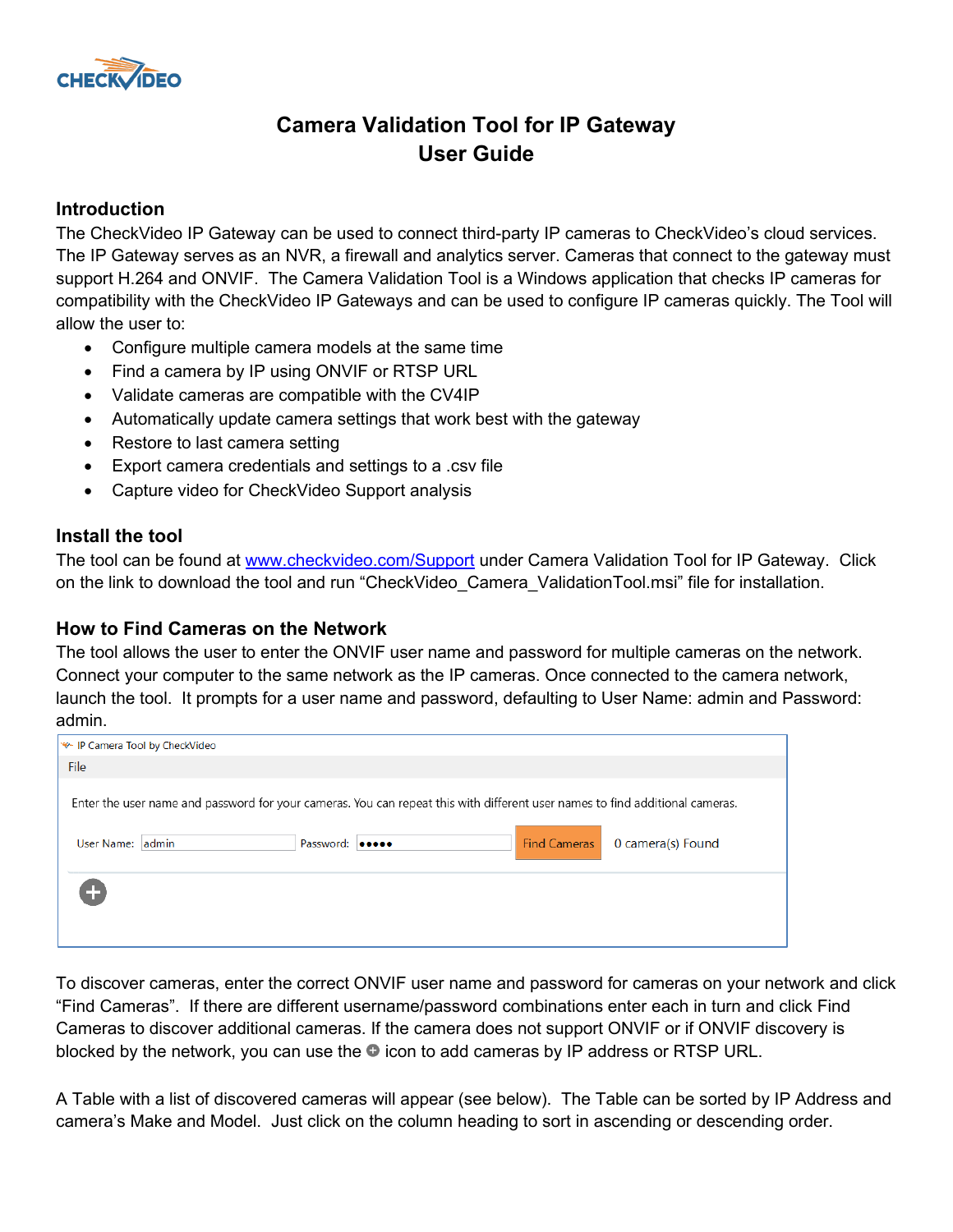

For those cameras where the ONVIF credentials have been entered, the Tool will download video and attempt to verify it for compatibility with the gateway. you may see the settings and a grade of in the Streaming, Frames and GOVSize columns. If these columns show a Pass grade in all three categories, it means that these cameras are ready to be added to the Gateway.

Cameras found on network that do not match the ONVIF credentials provided will appear in the table with their IP Address populated and their Make Model displayed as 'Test Camera'. If you see this, it means that the camera supports ONVIF but the username and password are incorrect so a connection cannot be established. Try again with the correct ONVIF username and password. Note that in some cases, the camera's web interface has a different password than the ONVIF password. In this case, connect to the camera IP address using a web address and try to log into the camera itself. Follow camera manufacturer guidelines to change the ONVIF credentials once you are logged in.

|                  | Enter the user name and password for your cameras. You can repeat this with different user names to find additional cameras. |                                                                  |                  |                     |                    |               |                                                   |                                |                  |
|------------------|------------------------------------------------------------------------------------------------------------------------------|------------------------------------------------------------------|------------------|---------------------|--------------------|---------------|---------------------------------------------------|--------------------------------|------------------|
|                  |                                                                                                                              |                                                                  |                  |                     |                    |               |                                                   |                                |                  |
| User Name: admin |                                                                                                                              | Password: 00000                                                  |                  | <b>Find Cameras</b> | 13 camera(s) Found |               |                                                   |                                |                  |
|                  |                                                                                                                              |                                                                  |                  |                     |                    |               |                                                   |                                |                  |
| ÷                |                                                                                                                              |                                                                  |                  |                     |                    |               |                                                   |                                |                  |
| <b>UserName</b>  | <b>IP Address</b>                                                                                                            | <b>Make Model</b>                                                | <b>Streaming</b> | Video               | <b>Resolution</b>  | <b>Frames</b> | GOVSize                                           | AverageBitRate                 | <b>Actions</b>   |
| Unknown          | 10.2.1.11                                                                                                                    | CheckVideo Check<br>Video CV181-N                                |                  |                     |                    |               |                                                   |                                | None<br>×.       |
| admin            | 10.2.1.31                                                                                                                    | IPCamera IPV57 0<br>4EEDR Z2.7-13.5 2<br>$\overline{\mathbf{3}}$ | Pass             | H264                | 2592 X 1520        | 10 FPS (Pass) | 20 Frames (Pass)                                  | 2.016 Mbps                     | None             |
| Unknown          | 10.2.1.32                                                                                                                    | Brand2 NV103                                                     |                  |                     |                    |               | ViewStream for IPCamera_IPV57_04EEDR_Z2.7-13.5_23 |                                | $\vee$           |
| Unknown          | 10.2.1.39                                                                                                                    | Brand U2SF-8                                                     |                  |                     |                    |               | RTSP URL*:                                        | rtsp://10.2.1.31:554/snl/live/ | Edit<br><b>N</b> |
| Unknown          | 10.2.1.44                                                                                                                    | Test camera                                                      |                  |                     |                    |               |                                                   | Submit                         | $\vee$           |
| admin            | 10.2.1.62                                                                                                                    | AXIS_AXIS M3058-<br><b>PLVE</b>                                  | Pass             | H264                | 2992 X 2992        | 10 FPS (Pass) | 20 Frames (Pass)                                  | 1.060 Mbps                     | None             |

If ONVIF does not succeed, and the camera does not show up in a row, it may have ONVIF disabled or may not support ONVIF. In this case, an IP camera can be added to the List by entering the camera's IP Address or RTSP URL and credentials. Click the + icon at the top left of the table. A popup window will be displayed as shown in the picture . Pick the tab at the top for either RTSP UPL or IP Address, enter the camera details and click Submit. The camera will now appear on the table.

| Add Camera<br>$\boldsymbol{\mathsf{x}}$     | Add Camera<br>$\boldsymbol{\mathsf{x}}$     |  |  |  |  |
|---------------------------------------------|---------------------------------------------|--|--|--|--|
| Find Camera by RTSP URL   Find Camera by IP | Find Camera by RTSP URL   Find Camera by IP |  |  |  |  |
| IP Address:                                 | <b>RTSP URL*:</b>                           |  |  |  |  |
| User name:                                  | User name:                                  |  |  |  |  |
| Password:                                   | Password:                                   |  |  |  |  |
| Submit                                      | Submit                                      |  |  |  |  |
|                                             |                                             |  |  |  |  |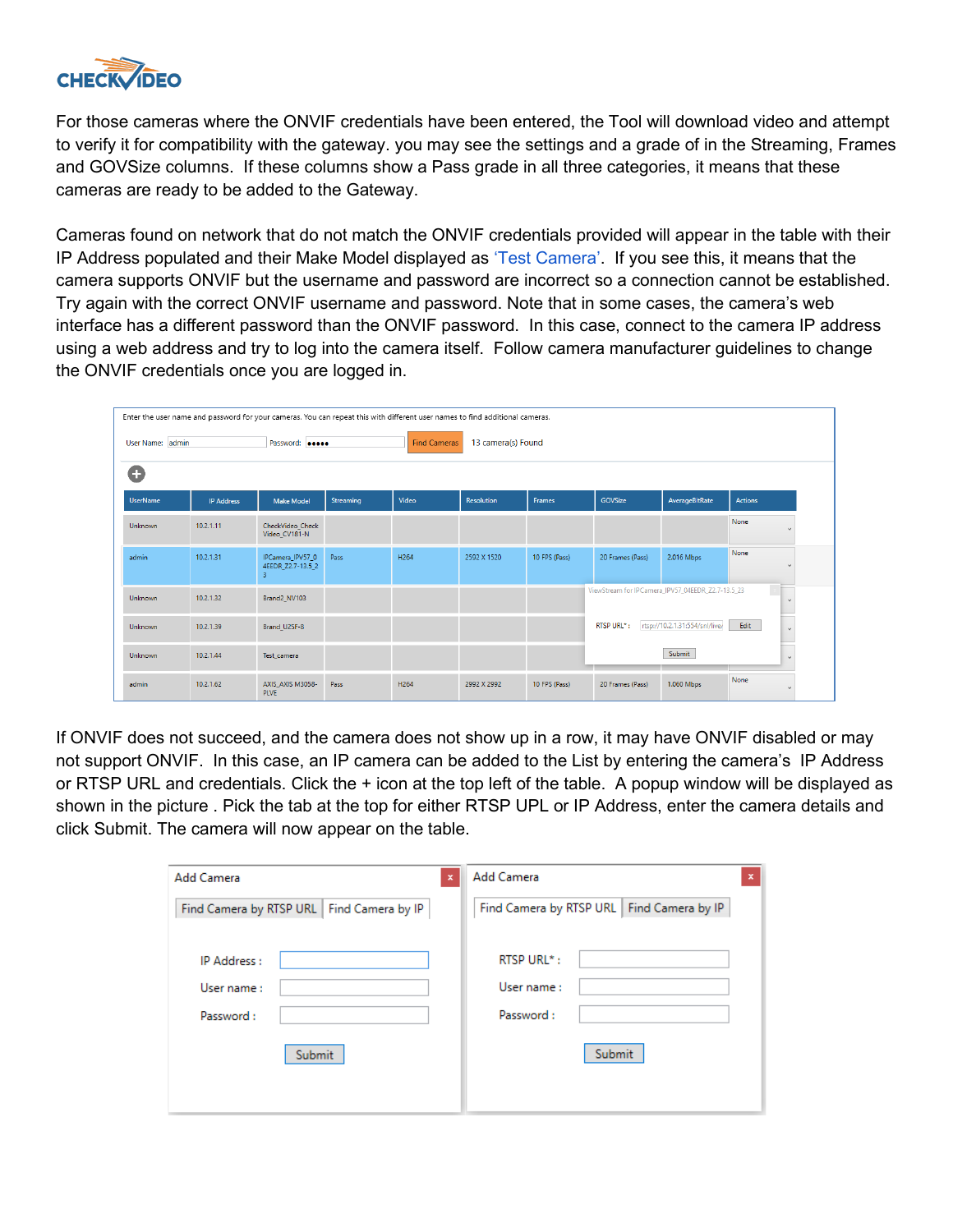

#### **Configuring Camera Settings**

Once the cameras have been identified, the Tool will display the settings found during the initial discovery. If the camera's current settings are compatible with the CV4IP, you will see Pass under the Streaming, Frames and GOV/Size columns. All three must show Pass before you attempt to add the camera via the Portal's Configure IP Gateway page.

For those cameras where the settings must be changed, the IP Camera Tool will allow you to update camera settings without using having to log into the camera's native web interface. Options available via the Action column include:

- View
- Delete
- Update Settings
- Restore Settings
- Manual Configuration
- Test
- Capture Video

When you select the desired Action from the dropdown, the choice will be highlighted in blu



We will review each Action in greater detail below:

• View – This Action allows the user to view a live stream of the IP camera without having to login to the CheckVideo portal. If the ONVIF login credentials are correct, the RTSP URL should populate. Click submit and there should be a pop-up window that displays the live video.

| admin | 192.168.3.223 | IPCamera_IPV5702<br><b>GDR-Z_23</b> | Pass | H <sub>264</sub> | 1920 X 1080 | 10 FPS (Pass)     | 20 Frames (Pass)                        | 1.987 Mbps |
|-------|---------------|-------------------------------------|------|------------------|-------------|-------------------|-----------------------------------------|------------|
|       |               |                                     |      |                  |             |                   | ViewStream for IPCamera IPV5702GDR-Z 23 |            |
|       |               |                                     |      |                  |             | <b>RTSP URL*:</b> | rtsp://192.168.3.223:554/snl            | Edit       |
|       |               |                                     |      |                  |             |                   | Submit                                  |            |

 $\circ$  If the camera was not authenticated via the ONVIF credentials, you will need to enter the RTSP URL. You may also need to enter the RTSP username and password for devices where the ONVIF credentials entered were invalid. If you do not know the RTSP URL, it is best to contact the camera manufacturer or search for this information online.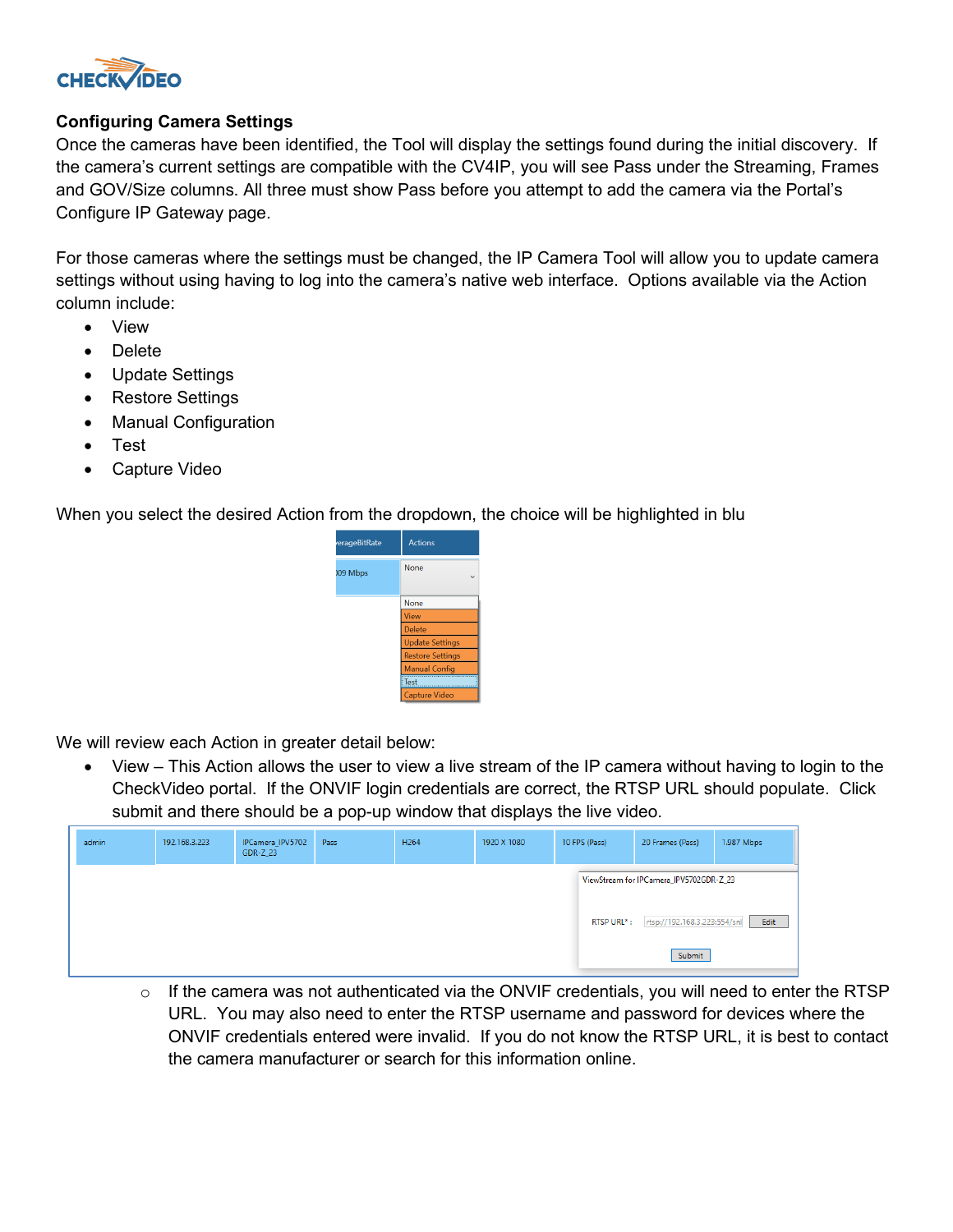

Delete – If select delete it will remove that camera from the list.



• Update Settings - This Action automatically updates the Camera settings to be compatible with the CV4IP. The default values are 10 FPS, 20 GOV and bitrate of 2000kbps ~ 2Mbps. When this option is selected, you will must approve the Action via a pop-up.



If the selected camera is not Authenticated (displays with the nameTest\_Camera), you must provide the ONVIF username and password to continue.

| <b>Update Settings</b> | $\times$                                                                               | <b>User Credential</b>  |  |
|------------------------|----------------------------------------------------------------------------------------|-------------------------|--|
|                        | Test camera is not Authenticated Please Provide User name<br>and password              | User name:<br>Password: |  |
|                        | ,,,,,,,,,,,,,,,,,,,,,,,,,,,,,,,,,<br>Cancel<br>OK<br><u> National communication of</u> | Submit                  |  |

The Tool will update the camera configuration. Next choose the Test option under Actions to run the compatibility test between the Camera and CV4IP.

• Restore Settings – This Action will revert the camera to the settings captured as part of the initial discovery. Use Restore when you manually configured the camera settings but wish to change them back to the settings found during the initial discover process, for example to stream to an existing NVR



- Manual Config This Action allows you to enter the camera settings manually. Once entered, click Submit to continue. The Tool will update the camera configuration and run the compatibility test between the Camera and CV4IP. The data entry block provides minimum and maximum values. Rules of thumb include:
	- $\circ$  FPS (frames per second) should be entered in increments of 5. 10 is the recommended setting.
	- $\circ$  GOV Length (number of frames from one I frame to the next I frame) should be 2 times the FPS value, so 10 frames per second will use 20 for GOV Length.
	- o The recommended Bit Rate is 1500 Kbps for cameras up to 4 megapixels, or 2500 kbps for cameras over 4 megapixels. If 16 cameras are associated to the CV4IP and the Bit Rate is too high, you may see network drop outs resulting in gaps in recorded video.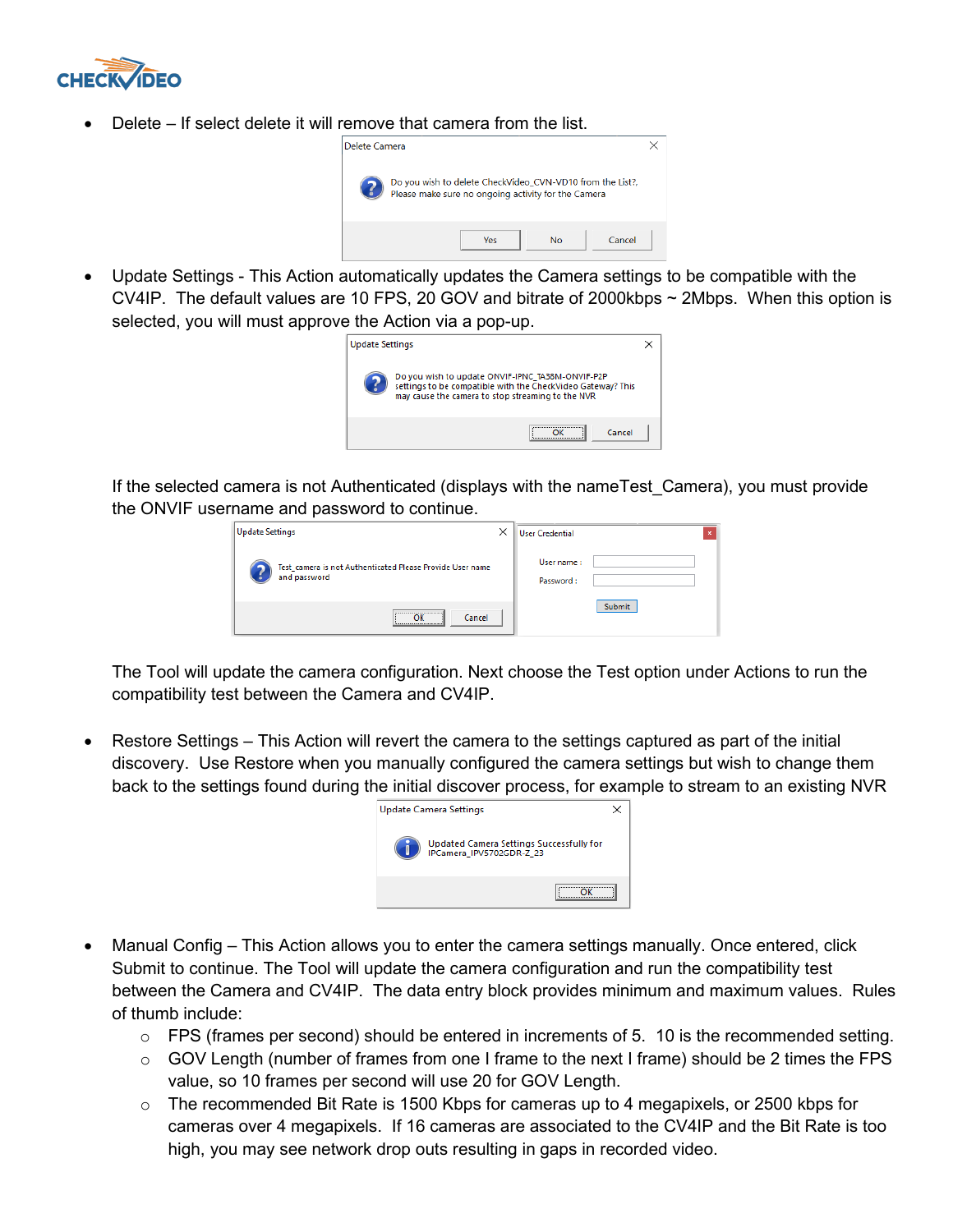

| Manual Settings IPCamera_IPV5702GDR-Z_23 | ×              |
|------------------------------------------|----------------|
| Enter Fps (1 to 30)                      |                |
| Enter Gov (1 to 90)                      |                |
| Enter Bit Rate(Kbps)                     |                |
| Select Resolution(WxH)                   | 1920×1080<br>v |
| Submit                                   | Cancel         |

- Test This Action allows the user to validate the camera settings. You would use this option when you have changed the settings from an interface which is not the CheckVideo IP Camera tool (e.g. the camera web interface; ONVIF Device Manager). You may also wish to run a Test for a device currently having issues communicating to the CV4IP to determine if its settings have changed.
	- $\circ$  Note: While testing, it will say "Test in Progress" under the username. After the test is complete the results (Pass) or (Fail) will show in the Frames and GOVSize sections.

| admin | 192.168.3.223 | IPCamera_IPV5702<br>GDR-Z_23 | Pass | H264 | 1920 X 1080 | 10 FPS (Pass) | 20 Frames (Pass) | 1.990 Mbps | None |  |
|-------|---------------|------------------------------|------|------|-------------|---------------|------------------|------------|------|--|
|-------|---------------|------------------------------|------|------|-------------|---------------|------------------|------------|------|--|

• Capture Video – This Action allows you to pull a video sample from the camera. This sample can be sent to CheckVideo Support for analysis. Do this when you update the camera settings and the camera does not Pass all the Streaming, Frames and GOVSize tests.

Before beginning, make sure that you have defined where the video will be stored on the local computer. To do this, click the File option in the upper left-hand corner of the Tool and choose Log File Path. The default path is the Documents directory of the computer.

| <b>EXALLED</b> Camera Tool by CheckVide |                                                 |                           |
|-----------------------------------------|-------------------------------------------------|---------------------------|
| File                                    |                                                 |                           |
| LogFile Path                            | <b>Output Log Directory Selection</b>           | $\boldsymbol{\mathsf{x}}$ |
| Save List as                            | Choose Log Files Path C:\Users\rukmananda.rr\Do | <b>Browse</b>             |
| About                                   |                                                 |                           |
| Exit                                    | OK                                              |                           |

Once the file path is established, Capture the video sample by choosing Capture Video from the Actions column on the Table. Enter the RTSP URL, RTSP User Name and Password and click Submit.

|                          | CaptureStream for CheckVideo_CheckVideo_CV1 |
|--------------------------|---------------------------------------------|
| RTSP URL*:<br>User name: |                                             |
| Password:                |                                             |
|                          | Submit                                      |

Once the data is captured, contact [support@checkvideo.com](mailto:support@checkvideo.com) to submit the video for analysis.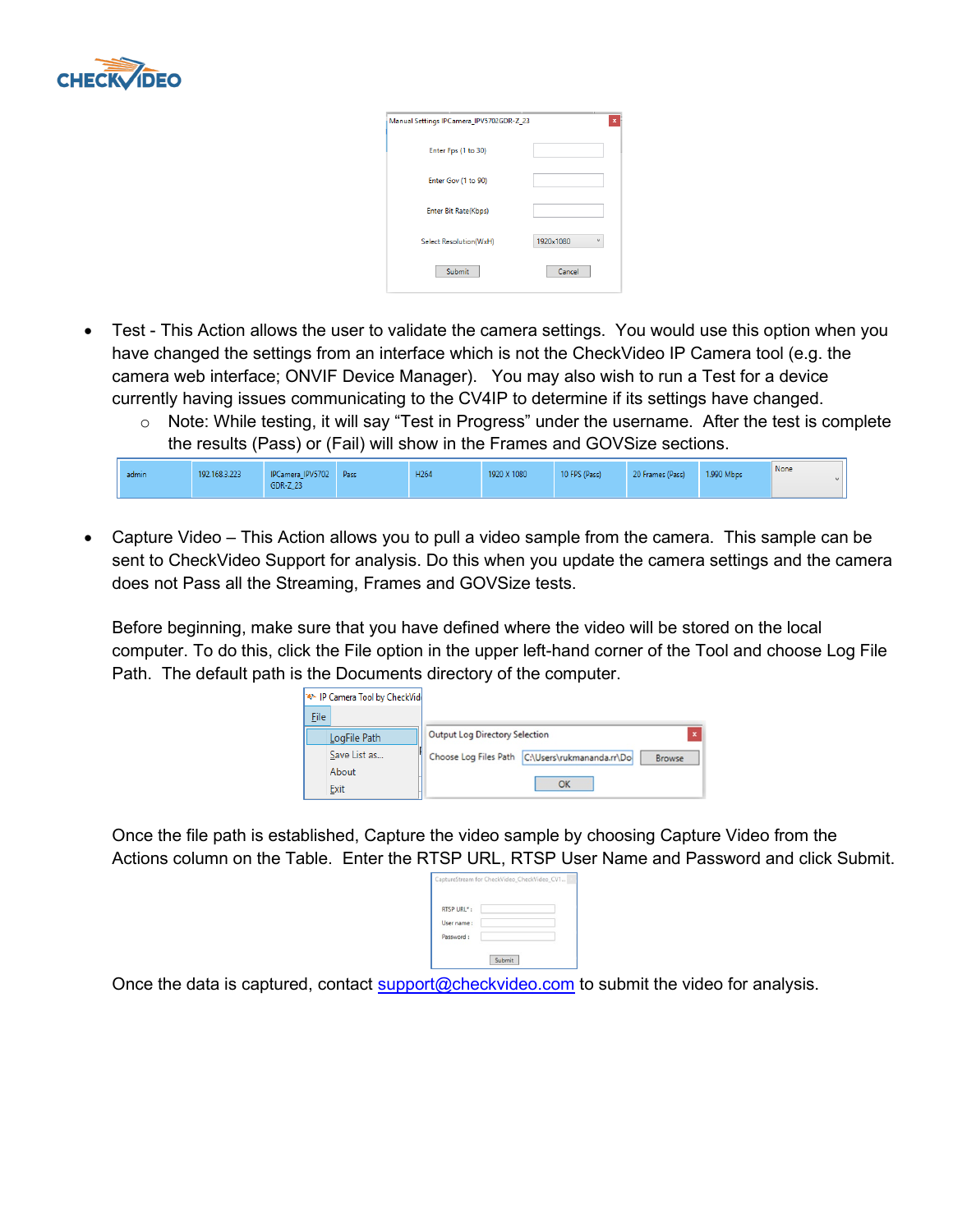

### **Profile - Multi-Lens Cameras and Sub-streams:**

For cameras with multiple lens / sensors, if discovered by using the ONVIF credentials, the other lens / views will be displayed as dropdown in the profile section. The profile section will also display any sub-streams available.



### **Error Messages**

As you use the Tool, you may encounter error messages. Use the information below to troubleshoot the errors related to View, Test and Capture Stream:

| <b>Error Message</b>                  | Reason                                             | <b>Next Steps</b>                                                                                                                                                                                                                                                                                                              |
|---------------------------------------|----------------------------------------------------|--------------------------------------------------------------------------------------------------------------------------------------------------------------------------------------------------------------------------------------------------------------------------------------------------------------------------------|
| "Unable to create log<br>files"       | Invalid Log Path or<br><b>Invalid LogFile Name</b> | Click on File, choose LogFile Path from the<br>menu, click Browse and select the new<br>path.                                                                                                                                                                                                                                  |
| "Failed to go play state"             | <b>Application Error</b>                           | Delete application and reinstall. If this fails<br>to resolve the issue, contact CheckVideo<br>Support.                                                                                                                                                                                                                        |
| "Failed to launch<br>pipeline"        | <b>Application Error</b>                           | Delete application and reinstall. If this fails<br>to resolve the issue, contact CheckVideo<br>Support.                                                                                                                                                                                                                        |
| "Invalid RTSP URL"                    | RTSP URL is not Valid                              | Confirm the RTSP URL with the camera<br>manufacturer. Update the RTSP URL,<br>User Name and Password.                                                                                                                                                                                                                          |
| "Gstreamer runtime error<br>occurred" | Error related to<br>camera settings                | Change settings to increase FPS, GOV<br>and bitrate. GOV must be double the FPS<br>selected. In the Actions column, select<br>Test to reverify settings.<br>If this problem persists, find the maximum<br>number of simultaneous streaming<br>sessions the camera can support and<br>make sure you are not close to the limit. |

Use the information below to troubleshoot errors related for Update Settings, Manual Settings and Restore Settings:

| <b>Error Message</b> | <b>Reason</b> | <b>Comments</b> |
|----------------------|---------------|-----------------|
|----------------------|---------------|-----------------|